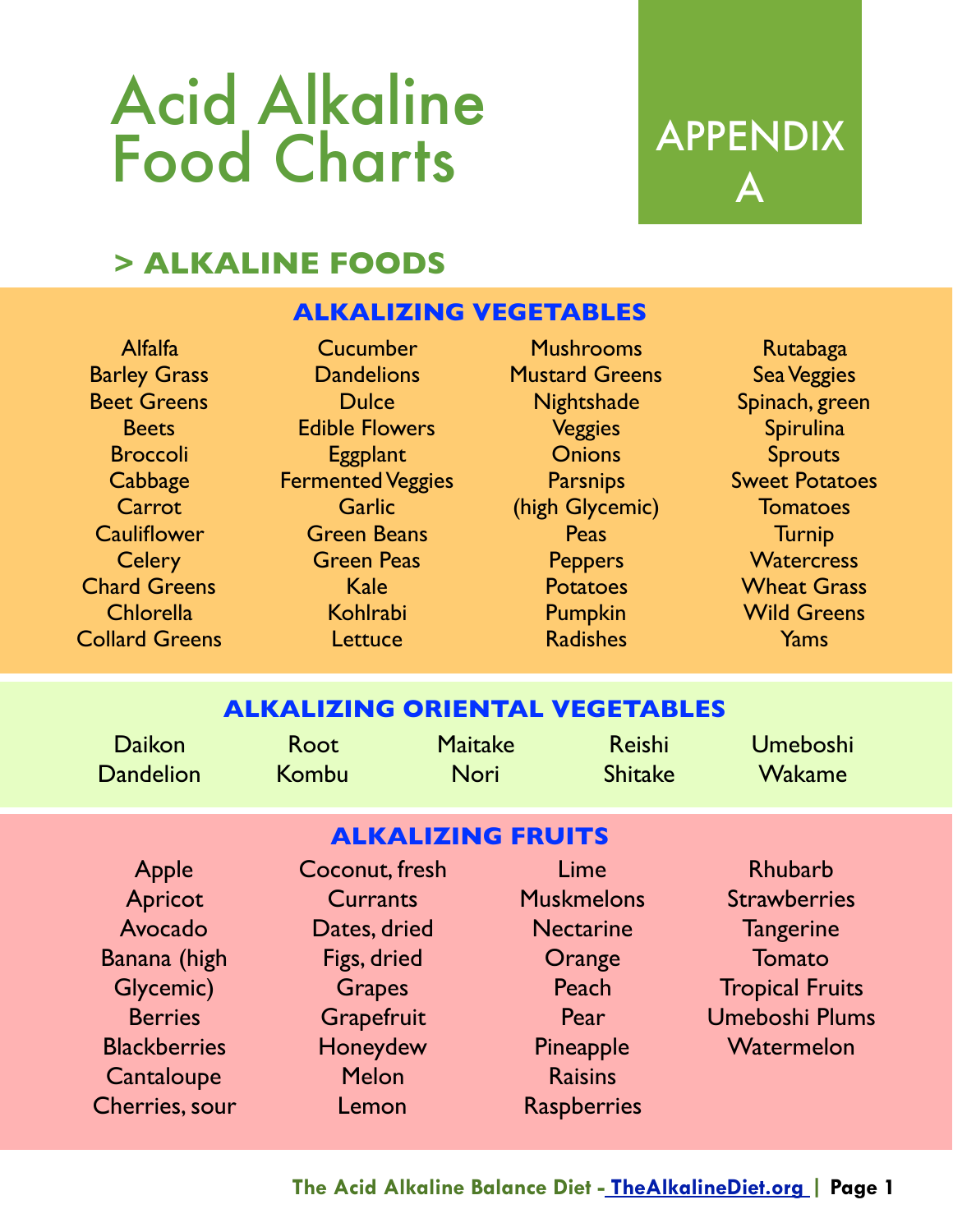## **> ALKALINE FOODS**

### **ALKALIZING GRAINS**

Amaranth **Buckwheat** Chia/Salba Kamut

Millet **Quinoa** Spelt Wild Rice

## **ALKALIZING FATS & OILS**

Avocado Oil Borage Oil Coconut Oil Flaxseed Oil Grape seed Oil Olive Oil Sesame Oil Udo's Oil

#### **ALKALIZING NUTS & SEEDS**

Almonds **Chestnut Coconut** Pine Nut

Caraway Seeds Pumpkin Seeds Sesame Seeds Sunflower Seeds

#### **ALKALIZING SPROUTS**

Alfalfa Sprouts Amaranth Sprouts Broccoli Sprouts Mung Bean Sprouts Quinoa Sprouts Radish Sprouts Soy Sprouts Spelt Sprouts

#### **ALKALIZING GRASSES**

Alfalfa Grass Barley grass Kamut Grass Oat Grass

Straw Grass Shave Grass Wheat Grass

#### **ALKALIZING BREADS**

Buckwheat Bread Gluten/Yeast Free Breads & Wraps

Sprouted Bread Sprouted Wraps

## **ALKALIZING SWEETENERS**

**Stevia** 

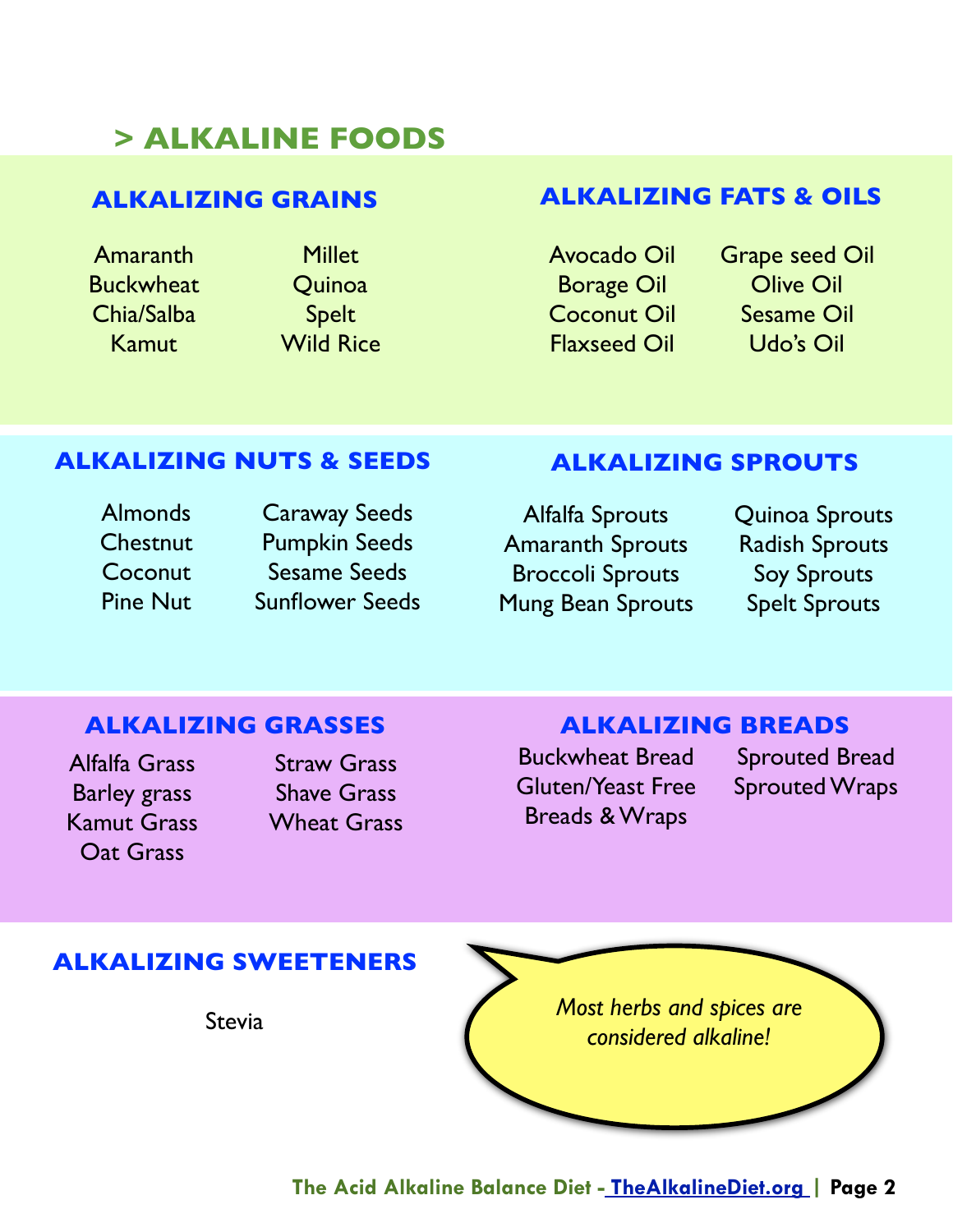## **> ALKALINE FOODS**

Tofu (fermented) Whey Protein Powder

## **ALKALIZING SPICES & SEASONINGS** Alkaline Antioxidant

Chili Pepper Cinnamon **Curry Ginger** Herbs (all)

Almonds **Chestnuts Millet** 

> Miso **Mustard** Sea Salt Tamari

**Tempeh** (fermented)

## **ALKALIZING OTHER**

**Water** Apple Cider Vinegar Bee Pollen Fresh Fruit Juice Green Juices Lecithin Granules

Mineral Water Molasses, blackstrap Probiotic Cultures Soured Dairy **Products** Veggie Juices

## **ALKALIZING MINERALS** Cesium: pH of 14.0 Sodium: pH of 14.0

Calcium: pH of 12.0 Cesium: pH of 14.0 Magnesium: pH of 9.0 Potassium: pH of 14.0

Although it might seem that citrus fruits would have an acidifying effect on the body, the citric acid they contain actually has an alkalinizing effect in the system.

Note that a food's acid or alkaline forming tendency in the body has nothing to do with the actual pH of the food itself. For example, lemons are very acidic; however the end products they produce after digestion and assimilation are very alkaline. Therefore, lemons are considered as alkaline forming. Likewise, meat will test alkaline before digestion, but it leaves very acidic residue in the body. Therefore, like nearly all animal products, meat is categorized as very acidic forming.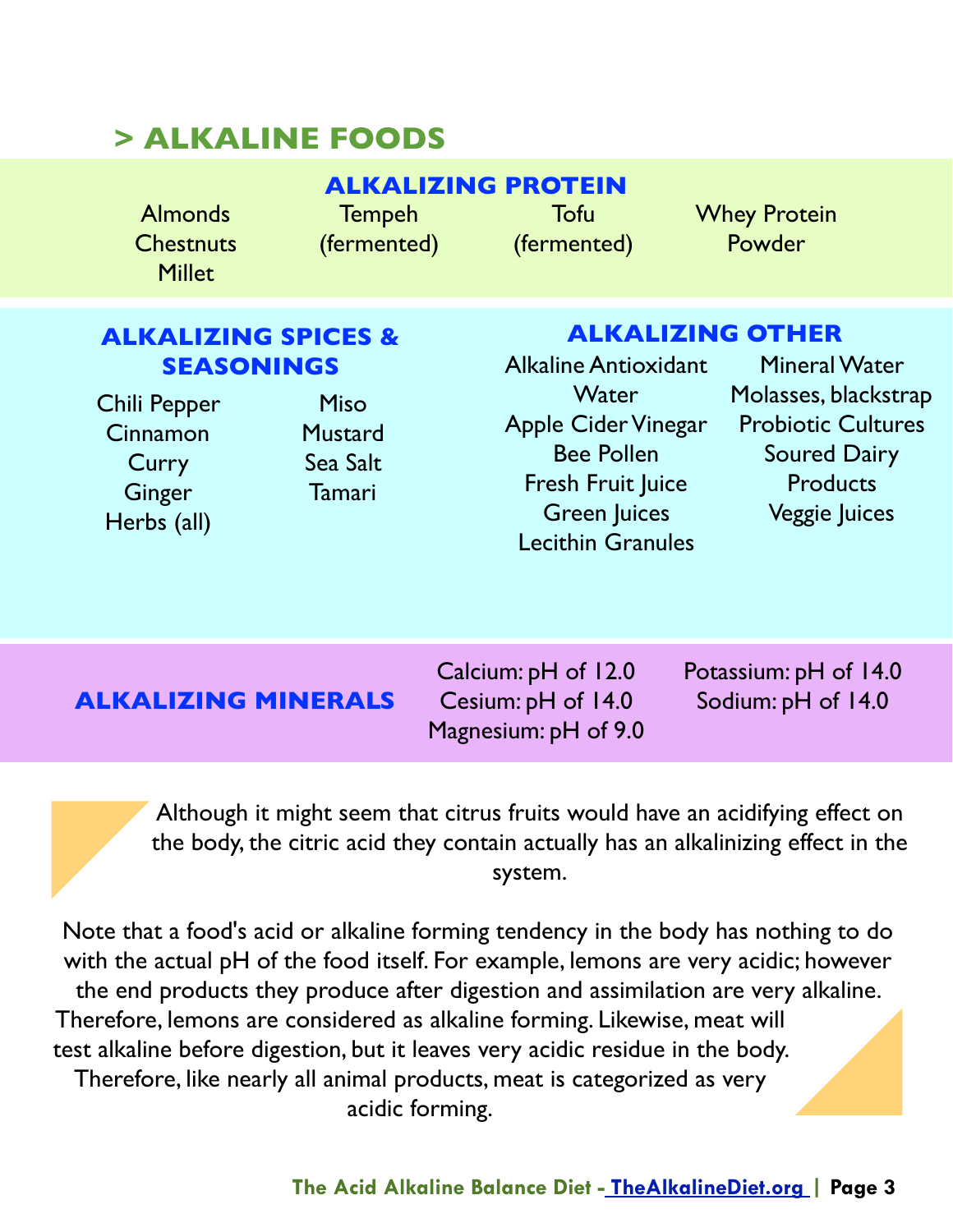## Acid Alkaline Food Charts APPENDIX

# $\blacktriangle$

## **> ACIDIC FOODS**

## **ACIDIFYING VEGETABLES**

Corn **Lentils** 

**Olives** Winter Squash

## **ACIDIFYING VEGETABLES**

**Blueberries** Canned or Glazed Fruits **Cranberries** 

**Currants** Plums\*\* Prunes\*\*

## **ACIDIFYING GRAINS, GRAIN PRODUCTS**

| <b>Barley</b>  |
|----------------|
| Bran, oat      |
| Bran, wheat    |
| <b>Bread</b>   |
| Corn           |
| Cornstarch     |
| Crackers, soda |
|                |

Flour, white Hemp Seed **Flour** Kamut **Macaroni** Noodles

Flour, wheat

**Oatmeal** Oats (rolled) Rice (all) Rice Cakes Rye Spaghetti Spelt

Wheat Germ **Wheat** 

## **ACIDIFYING BEANS & LEGUMES**

Black Beans Chick Peas Green Peas Kidney Beans Pinto Beans Red Beans

## Rice Milk Soy Beans

Soy Milk White Beans

## **ACIDIFYING DAIRY**

## **ACIDIFYING NUTS & BUTTERS**

**Butter Cheese** Cheese, Processed Cottage Cheese

Homogenized Milk **Eggs** Ice Cream

**Cashews Peanut Butter** 

**Peanuts Pecans** 

**Tahini Walnuts**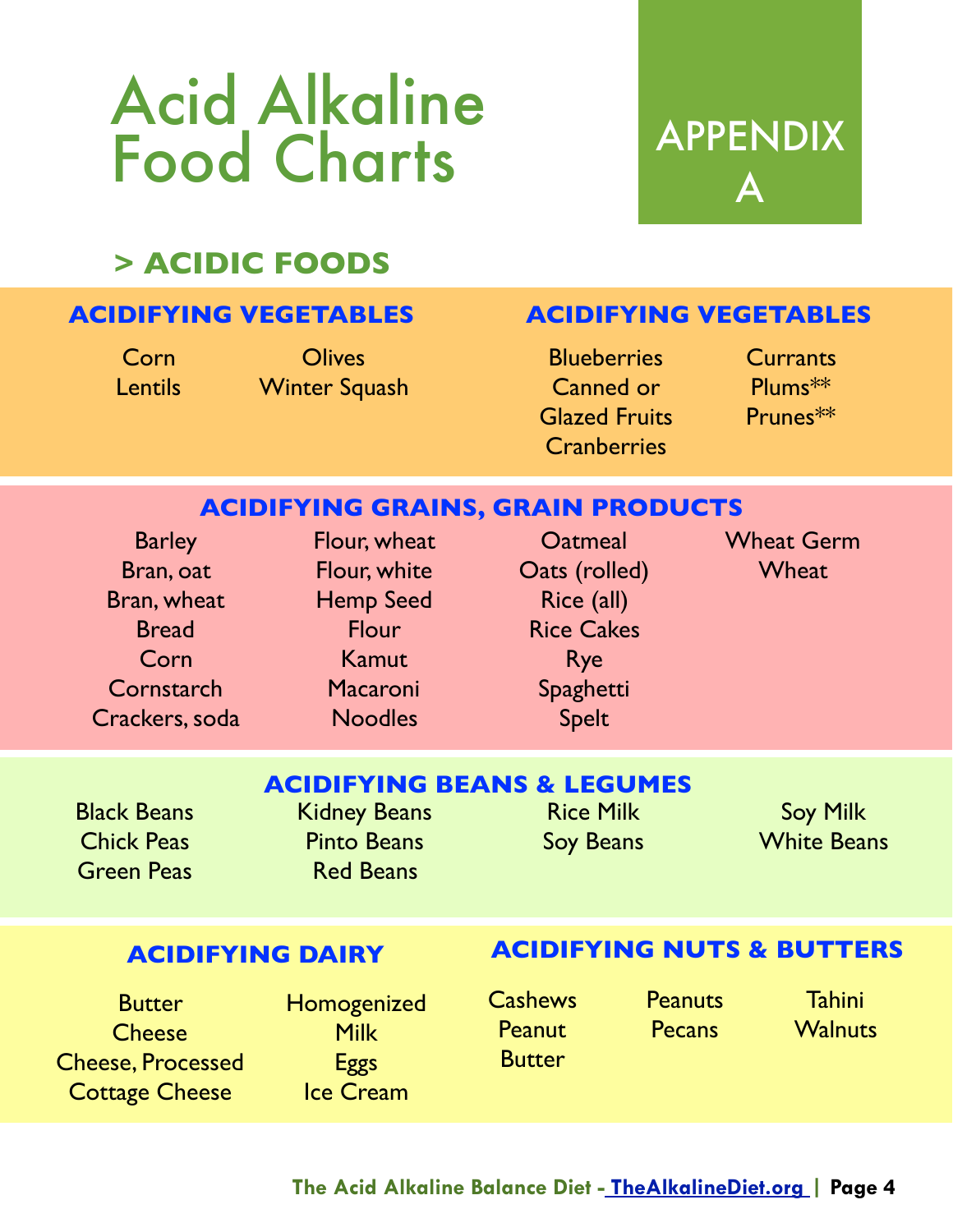## **> ACIDIC FOODS**

## **ACIDIFYING ANIMAL PROTEIN**

Bacon Beef Carp Clams **Chicken** Cod Corned Beef

Fish **Haddock** Lamb **Lobster** Mussels Organ Meats Oyster

Pike Pork Rabbit Salmon **Sardines** Sausage **Scallops** 

**Shellfish** Shrimp **Tuna Turkey** Veal Venison

## **ACIDIFYING FATS & OILS**

**Butter** Cod Liver Oil Corn Oil Hemp Seed Oil Lard

**Margarine** Safflower Oil Sesame Oil

## **ACIDIFYING SWEETENERS**

**Carob** Corn Syrup **Honey** 

Maple Syrup Sugar

## **ACIDIFYING ALCOHOL**

Beer Hard Liquor

Spirits Wine

## **ACIDIFYING OTHER FOODS**

**Catsup** Cocoa Coffee **Mustard** 

Pepper Soft Drinks Vinegar

## **ACIDIFYING DRUGS & CHEMICALS**

Aspirin **Chemicals** Drugs, Medicinal Drugs, Psychedelic **Herbicides Pesticides Tobacco** 

## **ACIDIFYING JUNK FOOD**

Beer: pH of 2.5 Coca-Cola: pH of 2.0 Coffee: pH of 4.0

*\*\* These foods leave an alkaline ash but have an acidifying effect on the body.*